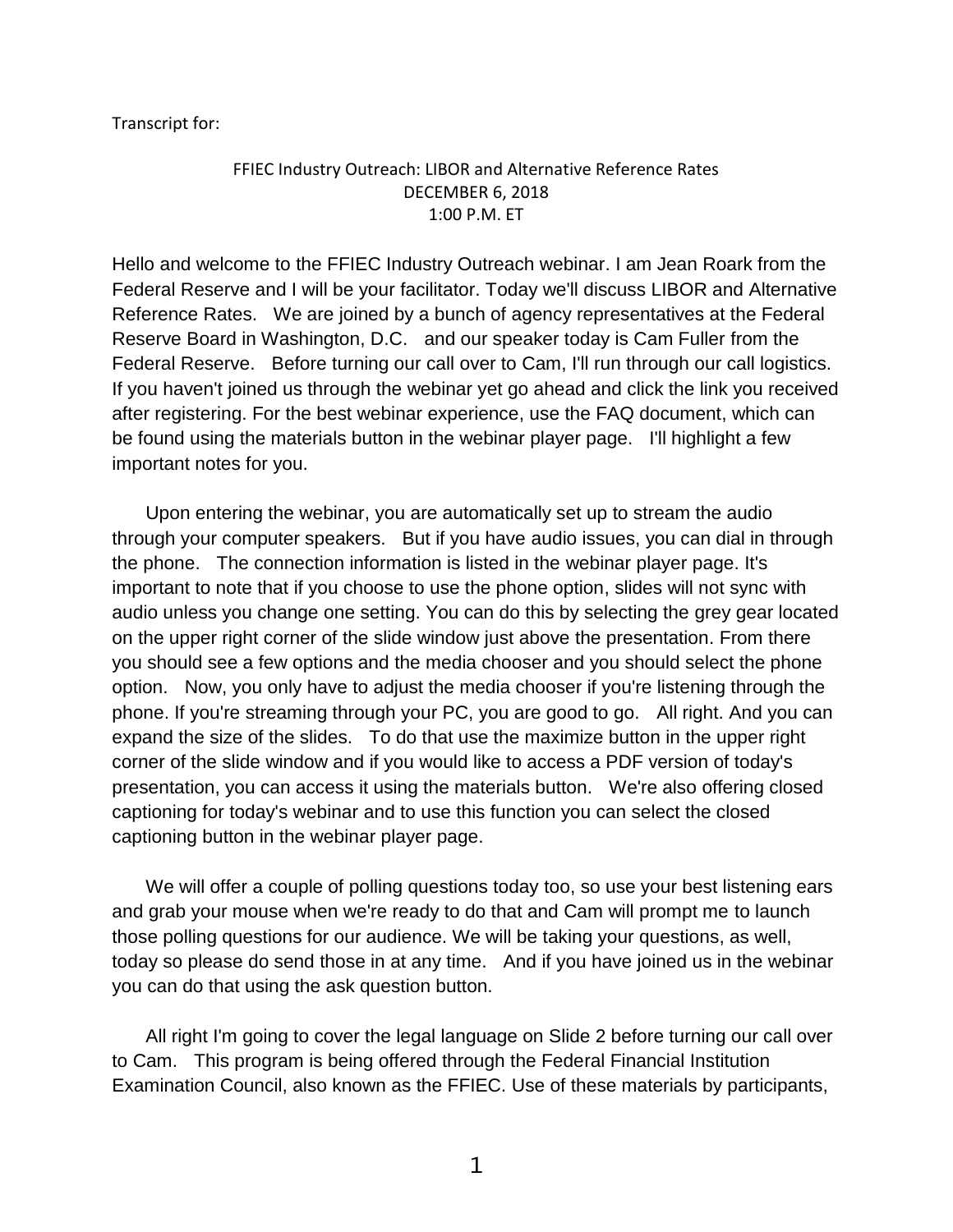including video and audio recording of this presentation is strictly prohibited except by written permission of the FFIEC or its members. The views expressed in this presentation are individual views intended for informational purposes and not formal opinions of nor binding on the FFIEC or its members. With all of that out of the way I'm happy to turn the call over to Cam Fuller in Washington D.C.

>> CAM FULLER: Thanks, Jean, good afternoon, everyone and welcome to the FFIEC Working Group Webinar for the LIBOR Transition. My name is Cam Fuller and I'm from the Federal Reserve Bank of New York. And I'm joined by representatives from the other FFIEC member agencies to respond to questions at the end of our presentation.

The FFIEC representatives are Laura Macedo from the Board of Governors of the Federal Reserve System, Lanique Eubanks from the Bureau of Consumer Financial Protection, Lynn Dallin and Judy Gross from the Federal Deposit Insurance Corporation. Ang Middleton from the Office of the Comptroller of the Currency. Thomas Fay from the National Credit Union Administration. Dan Berkland representing the State Liaison Committee and we're also joined by David Bowman of the Board of Governors of the Federal Reserve System.

So, let's get started on Slide 3.

The goals of today's session are to: describe what's happening with LIBOR and why it's important articulate the risks associated with the possible permanent discontinuation of LIBOR; inform financial institutions that FFIEC member agencies have not issued rules or regulations related to LIBOR; and provide financial institutions with information to consider when developing plans for addressing the risks arising from a potential discontinuation of LIBOR.

With that, we can move into the presentation onto Slide 4.

I imagine most of you are familiar with LIBOR and how the various indices are set each day, but I want to go over some basics in order to level set.

LIBOR was short for the London Interbank Offered Rate. It represented the rate at which banks could obtain unsecured funding in the London interbank market. It now represents the rate for all wholesale funding, unsecured funding. It's calculated using an average of rates submitted by panel banks. There are currently between 11 and 16 contributing banks depending on the currency. And panel banks are responding to the following question: At what rate would you borrow funds, were you to do so, by asking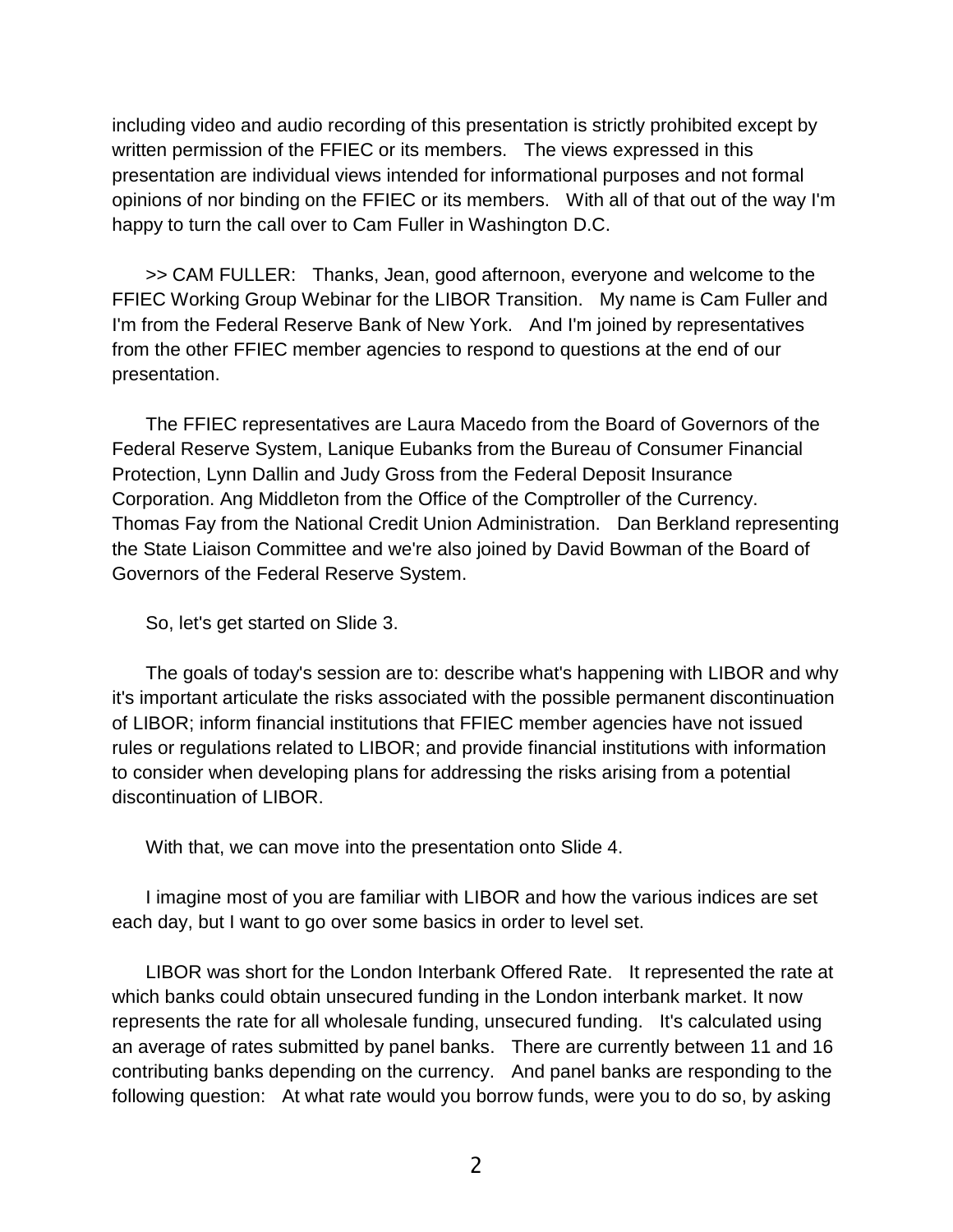for and accepting interbank offers in a reasonable market just prior to 11 a.m.?

So LIBOR is fixed daily at 11 a.m. London time for five currencies, the U.S. dollar, the pound sterling, the Japanese yen, the Swiss franc, and the euro. And seven maturities are quoted for each currency. Those maturities range from overnight to 12 months, so that 35 rates in all are produced each day.

The three-month tenor is the most frequently referenced rate for each of the currencies. So for example, as of November 19th, there were about 16 panel banks for the US dollar LIBOR. These banks included JP Morgan, Citigroup, Bank of America and Barclays, among others.

As you're aware, LIBOR has been a long-standing benchmark in the global financial system. And it serves as a benchmark rate for numerous financial contracts ranging from interest rate derivatives to mortgages and also floating rate debt and other cash products. Overall, the estimated exposure to U.S. dollar LIBOR is approximately 200 trillion, and this is a number we'll review in more detail on the next slide.

So let's move on to Slide 5.

This table is sourced directly from the second report published by a committee called the Alternative Reference Rates Committee, or the ARRC. I'm going to discuss the ARRC a little bit later in this session. But as you can see, this table shows data as of year-end 2016. And it breaks down the estimated 200 trillion in U.S. dollar LIBOR exposure by instrument class, with an estimate of what percentage of the contracts will mature by the end of 2021, which is the date after which LIBOR may no longer be available.

The largest exposure is in derivatives, which is approximately \$190 trillion. And specifically the largest piece of that is interest rate swaps.

There's also trillions of dollars of exposure in cash products. There are 1.8 trillion in floating rate debt, about 1.8 trillion in securitized products, such as mortgage-backed securities and asset-backed securities, 3.4 trillion in business loans, such as syndicated and commercial loans. And 1.3 trillion in retail mortgages and other consumer loans.

Another thing to note on this table, about 20% of these exposures are going to mature after 2021. That's an important date and I'll discuss that later in the session. But keep in mind that these exposure numbers are continuing to grow. Financial institutions are still using LIBOR in financial contracts today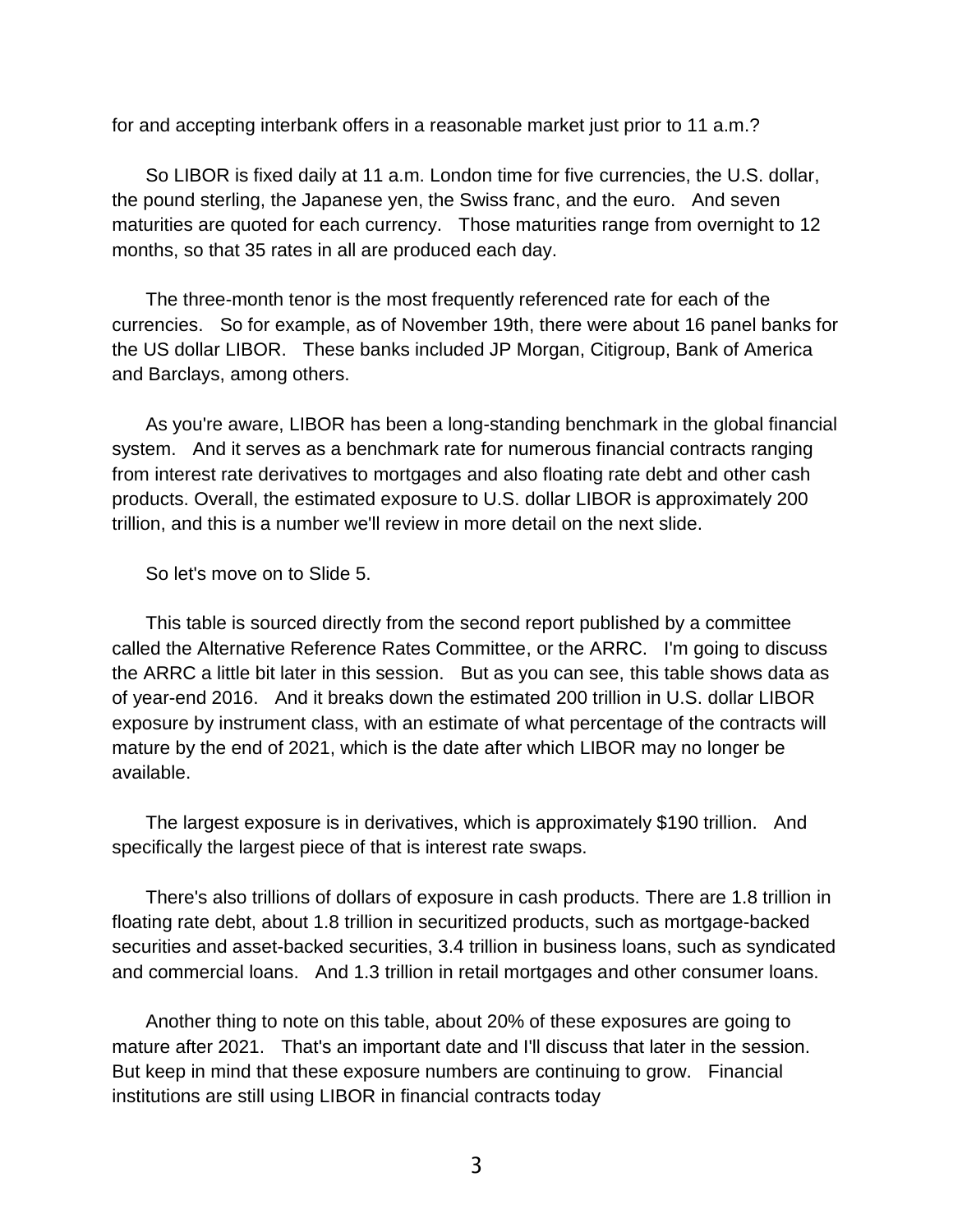So what this table tells us is a lot of different products reference LIBOR. So that means that financial institutions of all sizes may have LIBOR exposure in their balance sheets.

So with that, this seems like a good time to pause for our first polling question. So I'll turn it back over to Jean.

>> JEAN ROARK: All right, thank you so much, Cam. And please, grab your mouse so that you can respond to our first polling question. I have posed that question so it should pop up on your screen. And I will read the question aloud, along with the responses. So the question says, in order to better meet your future needs, please tell us which one best characterizes your institution's current situation concerning the transition from LIBOR? And you have five options there. The first option is, this webinar is our first education on the topic. Option B is, we are still educating ourselves on the risks and options. Option C is we have a plan to identify how we are impacted. D, we are taking action or monitoring. Or E, our institution will not be impacted if LIBOR goes away.

All right. I think we have them all so I'm going to go ahead and stop that poll. And show the results to all of our participants and also to the room. So I'm looking at my participant view. It has popped up on my screen. So Cam I just wanted to share with you that 45% of our audience are saying we are still educating ourselves on the risks and options. And then the second highest percentage was 22%, Option A, this webinar is our first education on the topic. But then a very close third was Option D, we are taking action or monitoring. So that is all for that polling question. I'm going to stop showing those results, and Cam, I'm going to turn it back over to you.

>> CAM FULLER: Great. Thank you. So let's move on to Slide 6.

During and after the financial crisis, LIBOR came under scrutiny following revelations of manipulation. You may be familiar with the headlines reporting that banks were required to pay large fines for manipulating rates leading up to and during the 2008 financial crisis. There are several factors that contributed to LIBOR being easy to manipulate. One is that LIBOR didn't necessarily reflect actual trades. In other words, panel banks were not required to base their LIBOR submissions on observable transactions and they could submit quotes based on expert judgment.

After some governance reforms, panel banks must now base their quotes on actual transactions if they have any. However, many tenors do not have actual transactions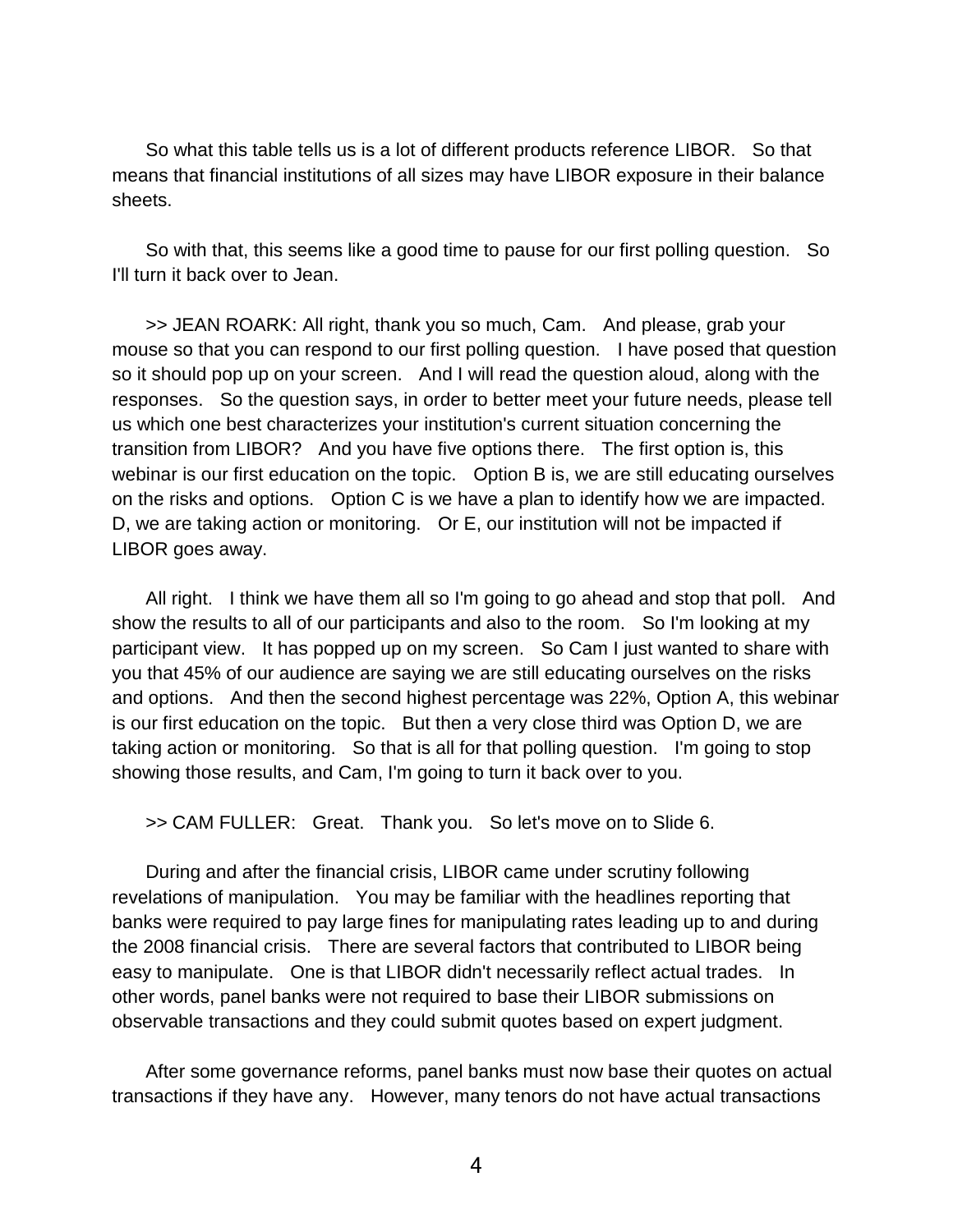so many submissions continue to be based on expert judgment.

So this secular decline in the wholesale unsecured funding markets and other weaknesses in LIBOR, coupled with the large volume of transactions that reference LIBOR, which I discussed on the previous slide, has given rise to systemic risk concerns.

In addition, banks have become increasingly reluctant to submit quotes to LIBOR panels. In July of last year, Andrew Bailey, who is the head of the UK FCA, or the Financial Conduct Authority, this is the organization that regulates LIBOR, he gave a speech communicating that the FCA would no longer compel banks that participate on LIBOR panels to provide submissions beyond 2021.

So while some panel banks are reluctant to continue submitting quotes, the FCA reported that it has obtained voluntary agreement from banks to keep submitting quotes through the end of 2021. However, after that date it is unknown how long LIBOR will continue to be published. Given that submissions by banks will be voluntary at that point (so after 2021) there is a material risk that LIBOR will stop after 2021.

So let's look at Slide 7.

This slide shows global efforts over the past several years to address weaknesses of LIBOR and to identify an alternative rate. As you can see in the slide, domestic, and international, and multilateral organizations have all played a role in reference rate reform. This issue really is global and systemic in nature. And it affects markets and institutions worldwide.

So as you can see here, a working group was created essentially for each LIBOR currency to identify an alternative reference rate. I'd like to draw your attention to the IOSCO principles. IOSCO stands for the International Organization of Securities Commission. And they issued principles for financial benchmarks. The most notable of these principles is principle 7, and this states that benchmarks should be anchored in observable transactions.

As a result, several countries have identified new rates. For example, the UK has identified SONIA, which is short for Sterling Overnight Index Average and it's an overnight, unsecured rate in the sterling market. Switzerland has identified SARON, which is short for the Swiss Average Rate Overnight. And it's a secured, overnight rate for the Swiss Franc. The EU has chosen the Euro Short-Term Rate or ESTER. And that's an unsecured, overnight rate.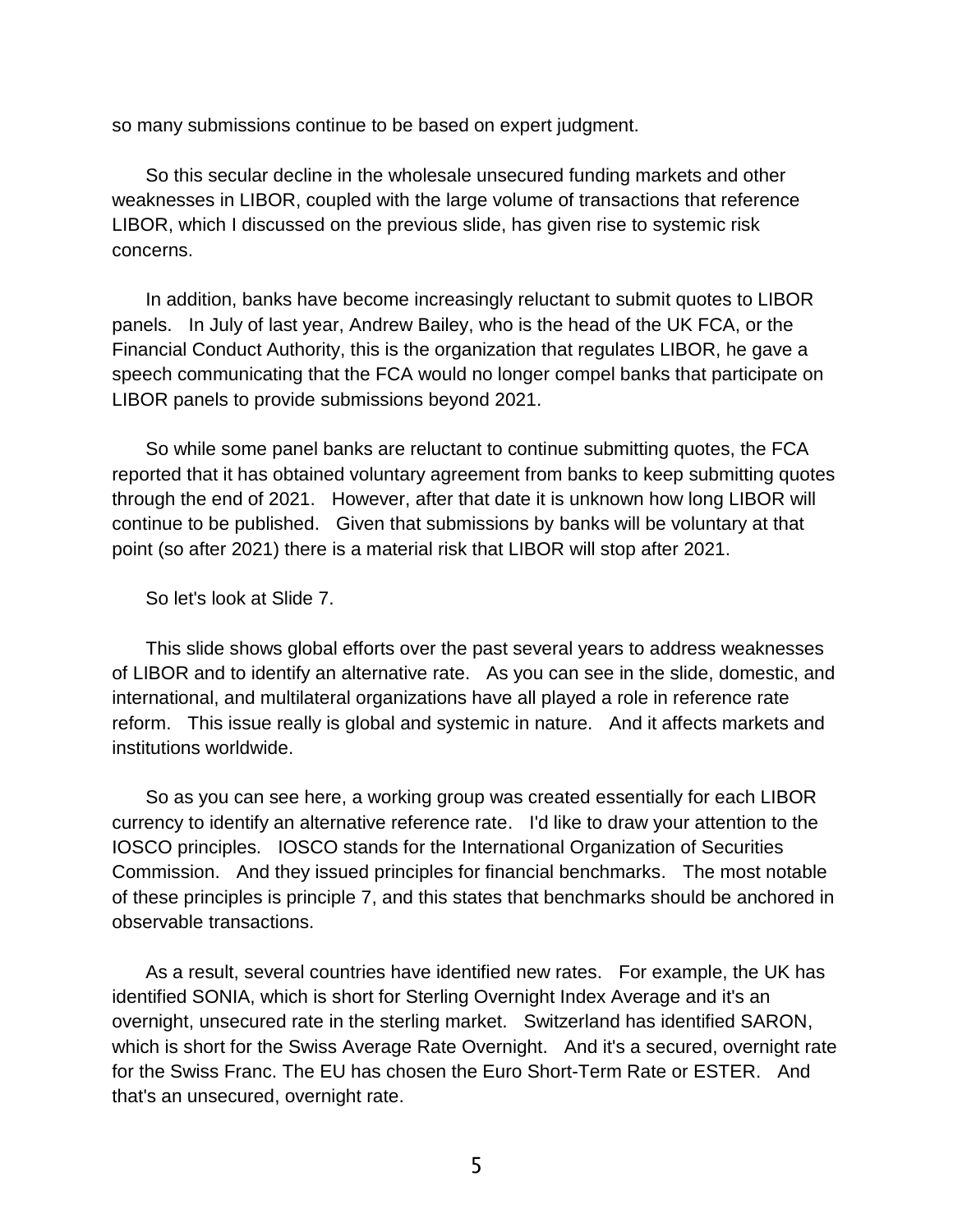And finally, we'll focus our talk today on the U.S.'s Alternative Reference Rates Committee. This committee was established in 2014 by the Federal Reserve for the purpose of identifying an alternative rate to U.S. dollar LIBOR.

So let's move on to Slide 8, and I will talk more about the work of the ARRC over the past several years.

So Slide 8. You can see some of the goals of the ARRC we have listed on this slide. It was convened by the Federal Reserve upon the recommendation of the Financial Stability Oversight Council. And even though it was recommended by FSOC and convened by the Fed, it was largely driven by market participants, including about a dozen or so of the largest derivatives dealers. So we have included a slide in the appendix that lists the current members of the ARRC, on which your financial institution might be represented either directly or through various industry trade groups.

The purpose of the ARRC was not only to identify an alternative reference rate to the U.S. dollar LIBOR but also to think about and develop a voluntary transition plan for all financial market participants, not just derivatives dealers.

Another goal of the ARRC is to identify best practices for what we refer to as contract robustness. Most contracts actually do not contain any type of fallback language or appropriate fallback language in the event that LIBOR is no longer published. So as I said, this is something we refer to as contract robustness and it's a goal of the ARRC and it's something I'm going to talk about a little bit later on.

So over the past three years, the ARRC has been working on these objectives. In 2017, it selected the Secured Overnight Financing Rate, or SOFR, as a preferred alternative reference rate to U.S. dollar LIBOR. The ARRC is now working to build liquidity in SOFR, which you might have been seen now being used in floating rate notes, futures contracts, and other products.

So let's move on to Slide 9.

So let's talk a little bit more about SOFR.

It's important to note here that although the ARRC has recommended SOFR as the alternative to LIBOR and has been promoting the voluntary adoption of SOFR, financial institutions are free to choose other alternatives.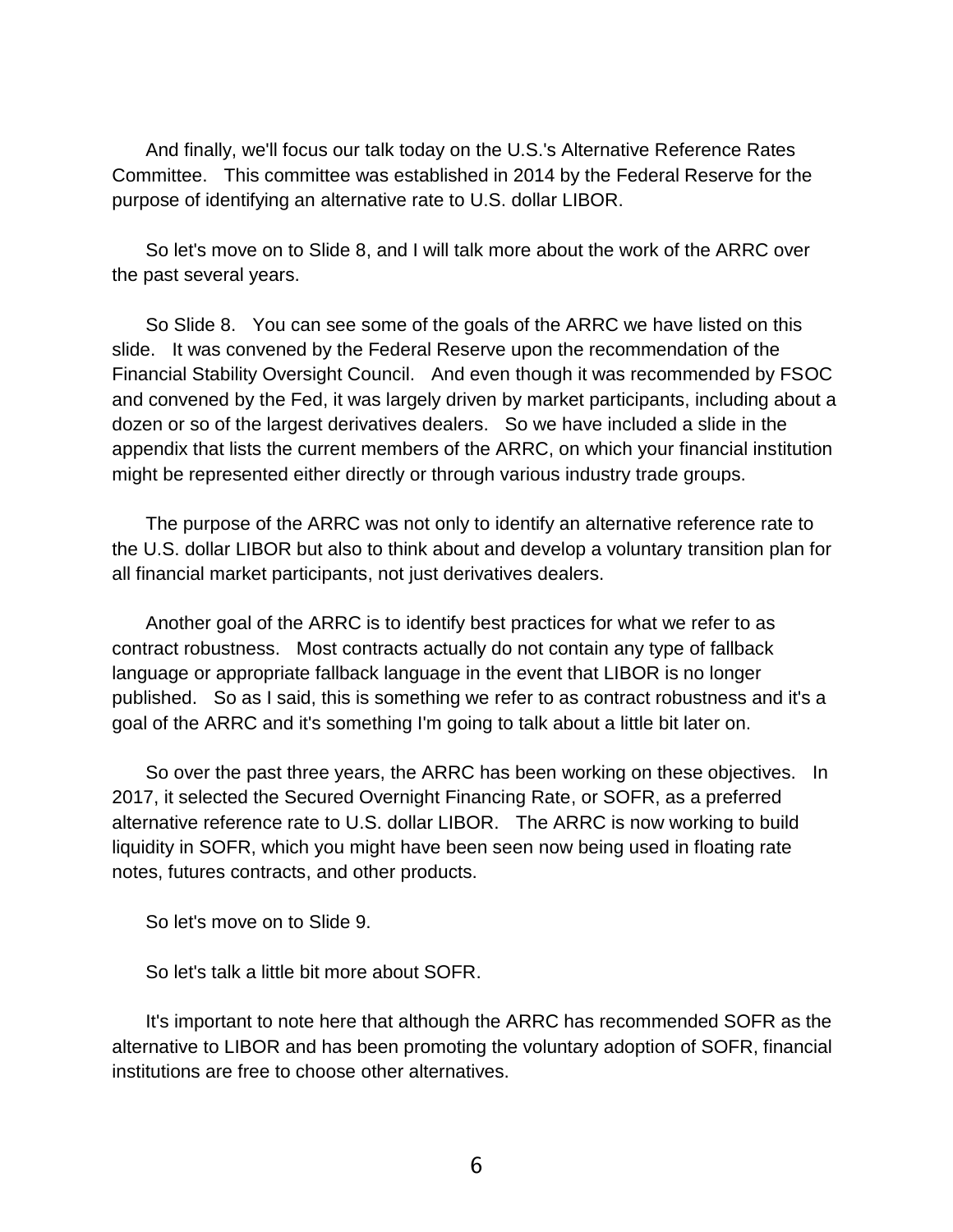SOFR is a short-term U.S. dollar interest rate. It's based on overnight treasury repurchase agreement transactions. The Federal Reserve Bank of New York began publishing this rate on April 3rd of this year.

SOFR provides a broad measure of the cost of financing treasuries overnight, and it's based on trade level data from multiple segments of the treasury repo market. The various segments are tri-party repo markets, the general collateral financing repo, also known as GCF repo, as well as bilateral repos cleared by the Fixed Income Clearing Corporation, also known as FICC.

A key feature of SOFR is that it's entirely transaction based, and it's built on an underlying market that currently trades about \$700 billion in daily volume. I think the volume for today's SOFR was about 890 billion. So this is a key difference between SOFR and LIBOR. As I mentioned before, many LIBOR submissions are determined by a survey based on expert judgment rather than actual transactions.

So SOFR is an overnight risk-free rate and it's based on borrowing cash using U.S. treasuries as collateral. This is another important distinction from LIBOR. LIBOR is an unsecured rate.

So let's move on to Slide 10.

So one of the biggest concerns with LIBOR's possible cessation is that it would cause considerable disruption because current language and many financial contracts cannot appropriately handle discontinuance of LIBOR. So, I'll first tackle this issue as it relates to derivatives contracts, but then I'll also talk about cash products.

So first, derivatives are used in a wide range of financial institutions, primarily to hedge interest rate risk. And they, as we talked about earlier, represent the largest exposure for U.S. dollar LIBOR at about 190 trillion. But the good news is that derivatives contracts are mostly standardized.

Most derivatives contracts state that if LIBOR is not available, then the parties must request quotes from two or more reference banks in London or New York. As you can imagine, this was originally contemplated just for a short period of unavailability of the published LIBOR rates. So this concept where essentially you are recreating your own LIBOR, which is what the language in the contract suggests, is not something that can be done on a practical level on a daily basis for a long period of time. So this gives you an indication of the historical confidence that markets had in LIBOR.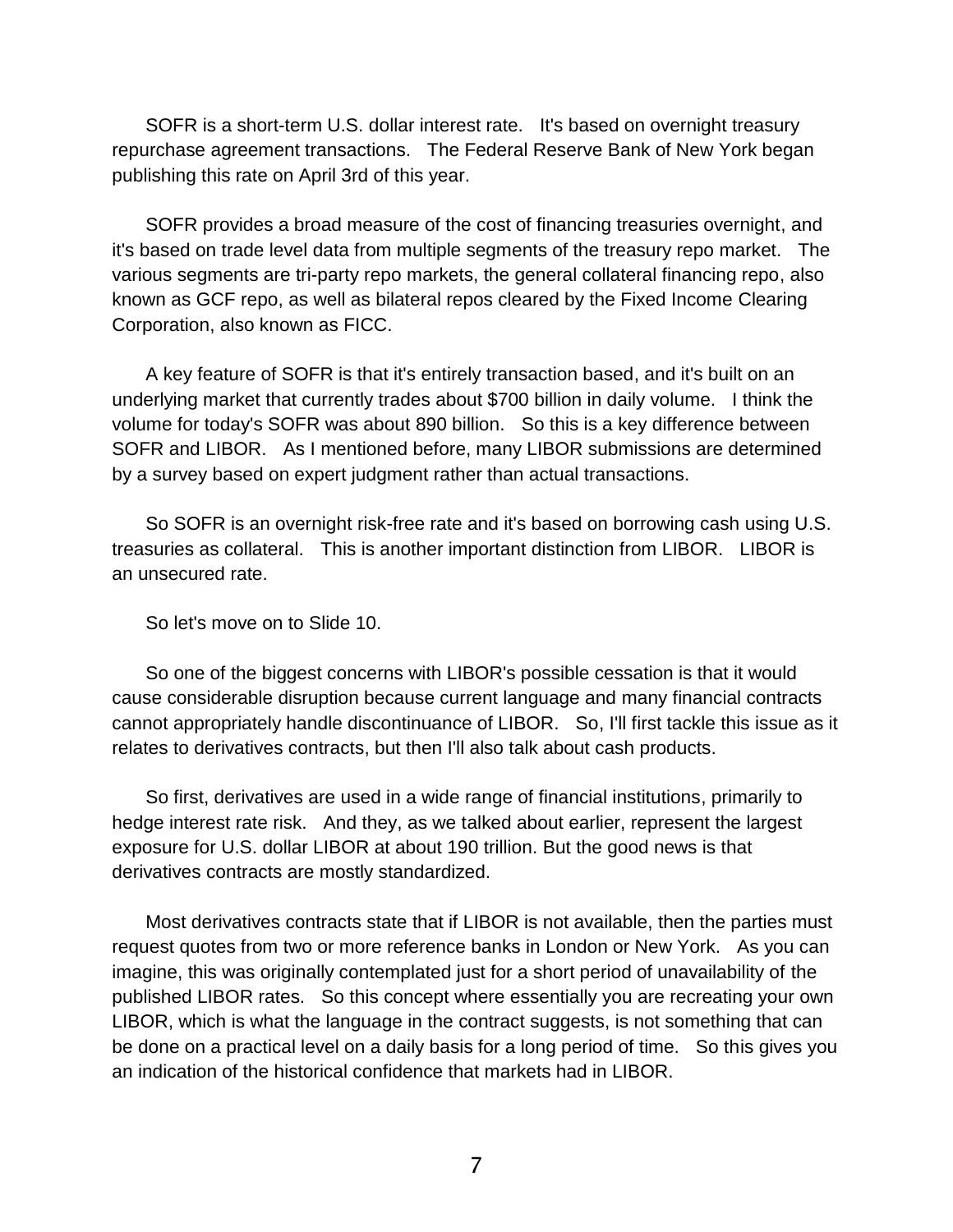The International Swaps and Derivatives Association, also known as ISDA for short, has established working groups to define and implement an alternative methodology in case LIBOR ceases to exist. Once the agreed upon language is determined, it can be embedded into the ISDA contract. So even though it's the largest piece of the U.S. dollar LIBOR exposure, transitioning away from LIBOR could be relatively standardized and easily implemented. So that's in contrast with the cash products where there is more variation in the contracts.

So let's actually move on to Slide 11 and I'll talk a little bit more about the typical contract language in cash products.

So on this slide, we have included a table with a quick summary of what typical fallback language for each product may look like. But it is important to note that there's more variation among the cash products and also within the different products. This table summarizes some typical language for each of these products, but please do keep in mind that this might not be typical for the contracts for your particular financial institution.

So for floating rate notes, the typical contract language will direct the parties to solicit quotes from London banks. So this is just very similar to the ISDA language, which I talked about on the previous slide. The parties would then convert to a fixed rate if quotes are not or cannot be received. And that conversion is typically to the last date that LIBOR was published. That becomes the fixed rate going forward.

So for securitizations, agency and mortgage backed securities will allow Fannie and Freddie to name a successor rate if LIBOR is discontinued. Other securitizations will require a poll of banks. Again, this is similar to the ISDA language and then it converts to a fixed rate if quotes cannot be obtained.

For business loans, the typical contract language appears to name the prime or the effective fed funds rate plus a spread as the fallback. Again, I think it typically reverts to when LIBOR was last published and then it will become a new fixed rate.

For mortgages and other consumer products, typically the noteholder has the authority to name the successor rate if LIBOR is discontinued. But I do want to quickly point out two facts concerning the contract language for most mortgages. First, the contract language is silent on how or if the margin or the spread to the reference rate could be adjusted. Second, the language is silent on how to switch to a new successor rate if LIBOR is not permanently discontinued and then becomes unreliable or not regularly quoted.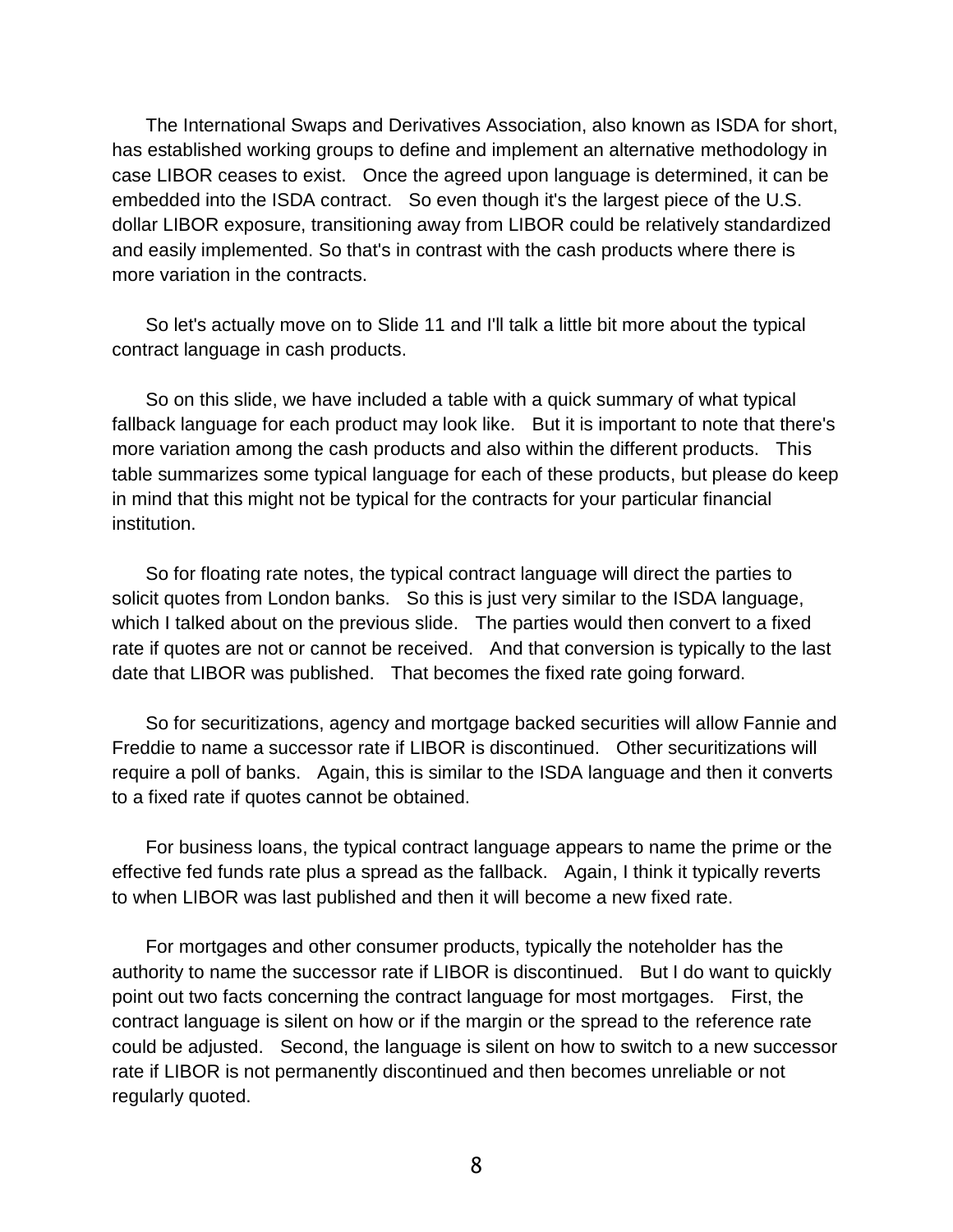So again, I think the biggest takeaway from this Slide 11 is just to show that for cash products, there is going to be more complexity and there's less clarity going forward because each of these product types, there's just less standardization than you see in the derivatives products.

Okay. So with that, we can move on to Slide 12.

So while the end of 2021 does seem like a very long time from now, the potential change is material. And it's material enough that financial institutions with exposure to LIBOR might need this entire runway period to address all of the risks that are going to come up between now and the end of 2021. So plans to address this potential risk will vary from financial institution to financial institution just because of the level of exposure is going to be different between the institutions.

So we are raising awareness now and encouraging everyone to start thinking about this risk and determine their level of exposure and identify ways to mitigate the risks for them.

Financial institutions that understand the risks, that understand the types of products that are impacted, and what solutions are being proposed by the ARRC, as well as other groups that are proposing alternative benchmark rates, those should be better prepared for the transition.

The ARRC is meant to serve as a forum to coordinate across all products as market participants begin to transition to alternative reference rates and address these challenges as they arise. I'll just walk through some of the potential challenges very quickly, but I do encourage you to visit the websites that we have shared in the appendix for additional information. The FAQ in particular is especially informative.

The ARRC and its various working groups have identified and recommended SOFR as the alternative reference rate. They have published replacement contract language for some products and are working to address other future challenges. As the transition moves forward, other hurdles are going to pop up and input from market participants is important to steer the work of the ARRC and highlight what needs to be addressed.

So the ARRC is currently working on fallback contract language for various types of financial products and published for comment contract language for floating rate notes and syndicated business loans. And the comment periods for those two products just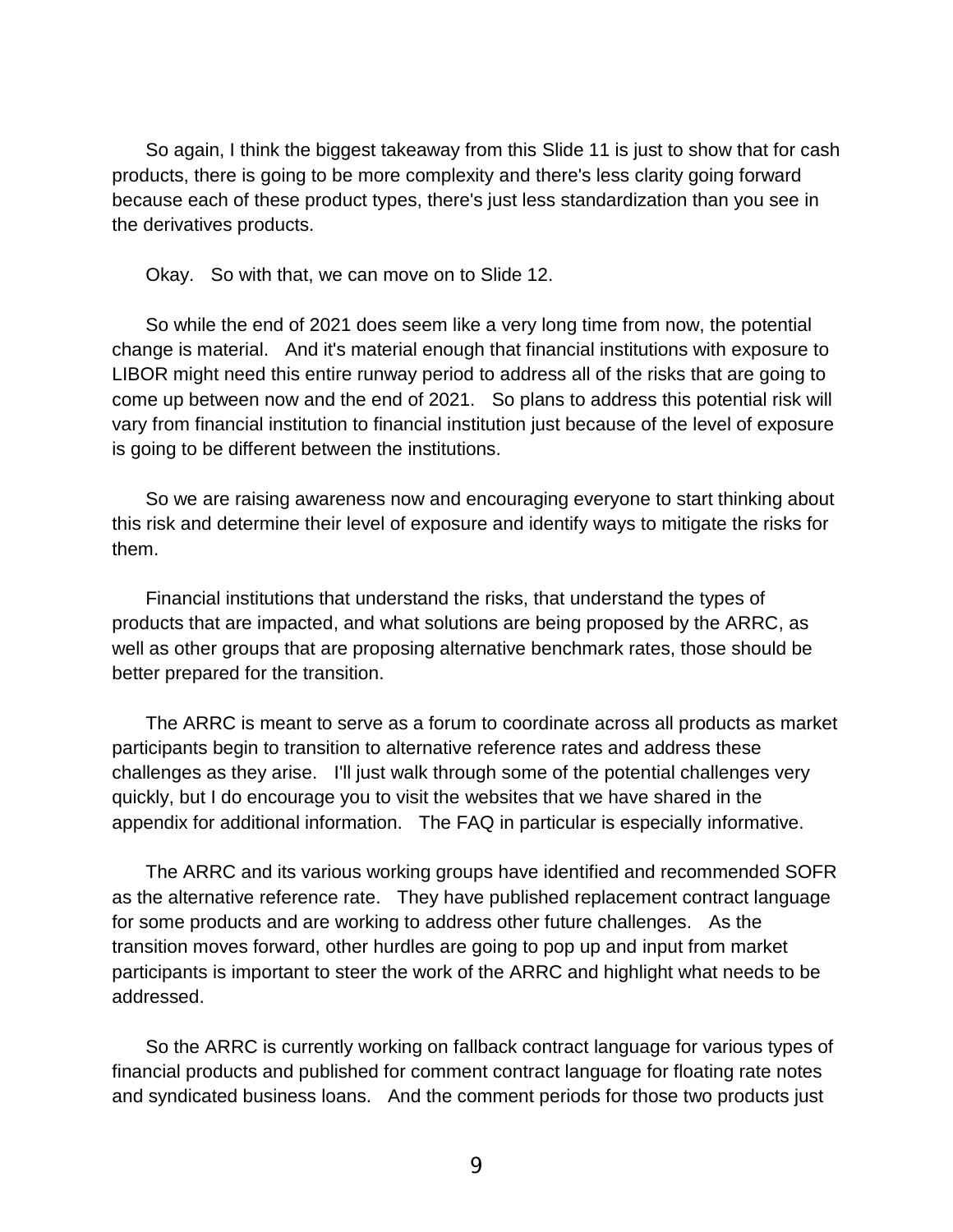recently closed. Another challenge is the need for a credit spread to address moving from LIBOR, which is an unsecured rate, to SOFR which is a secured rate. Another one that I'm sure many of you are interested in is the need for a term structure, since SOFR is an overnight rate and LIBOR is currently quoted for various tenors.

So the Federal Reserve has discussed the possibility that it will produce a daily backward-looking average of SOFR that could be used for this purpose. The ARRC also has a working group dedicated to the development of a forward-looking term rate. And lastly but importantly, is building up liquidity in the derivatives markets that are linked to SOFR. This will help with the development of a term structure rate.

So now seems like another good time to pause for another polling question so I'll turn it back over to Jean.

>> JEAN ROARK: Okay thank you so much, Cam. I really appreciate you turning it back over to me. I have launched our second polling question. So that box should pop up on your screen. And I'll read the question aloud and I'll also give you the options. So the question is for future educational purposes, please tell us what percentage of your institution's assets, liabilities, and off-balance sheet transactions are indexed to LIBOR? So you have a couple of options there. Your first option is 10% or lower. Or is it between 10% and 25%? Between 25% and 50%? Is it higher than 50%? Is it unknown at this time? Or does it not apply to you?

I'm going to go ahead and stop that poll and show the results to Cam and all of the folks in the room in D.C. and then also to all of our participants. So Cam, just so you know, it looks like 25% of our participants have selected the first option, Option A, and their answer was 10% or lower. And the next highest percentage is 21% and that was letter E, unknown at this time. So I will turn the call back over to you.

>> CAM FULLER: Okay. Great. Thank you for doing that second poll for everyone. Okay. So we can actually turn now to Slide 13.

This slide we have just listed some questions. And these questions can help you as you're beginning to consider the impact of the LIBOR transition on your institution. So I will let participants read through those as they see fit.

And then finally, I'm going to turn to Slide 14.

And we would like to emphasize that none of the FFIEC member agencies have issued rules or regulations at this time regarding the transition from LIBOR. This is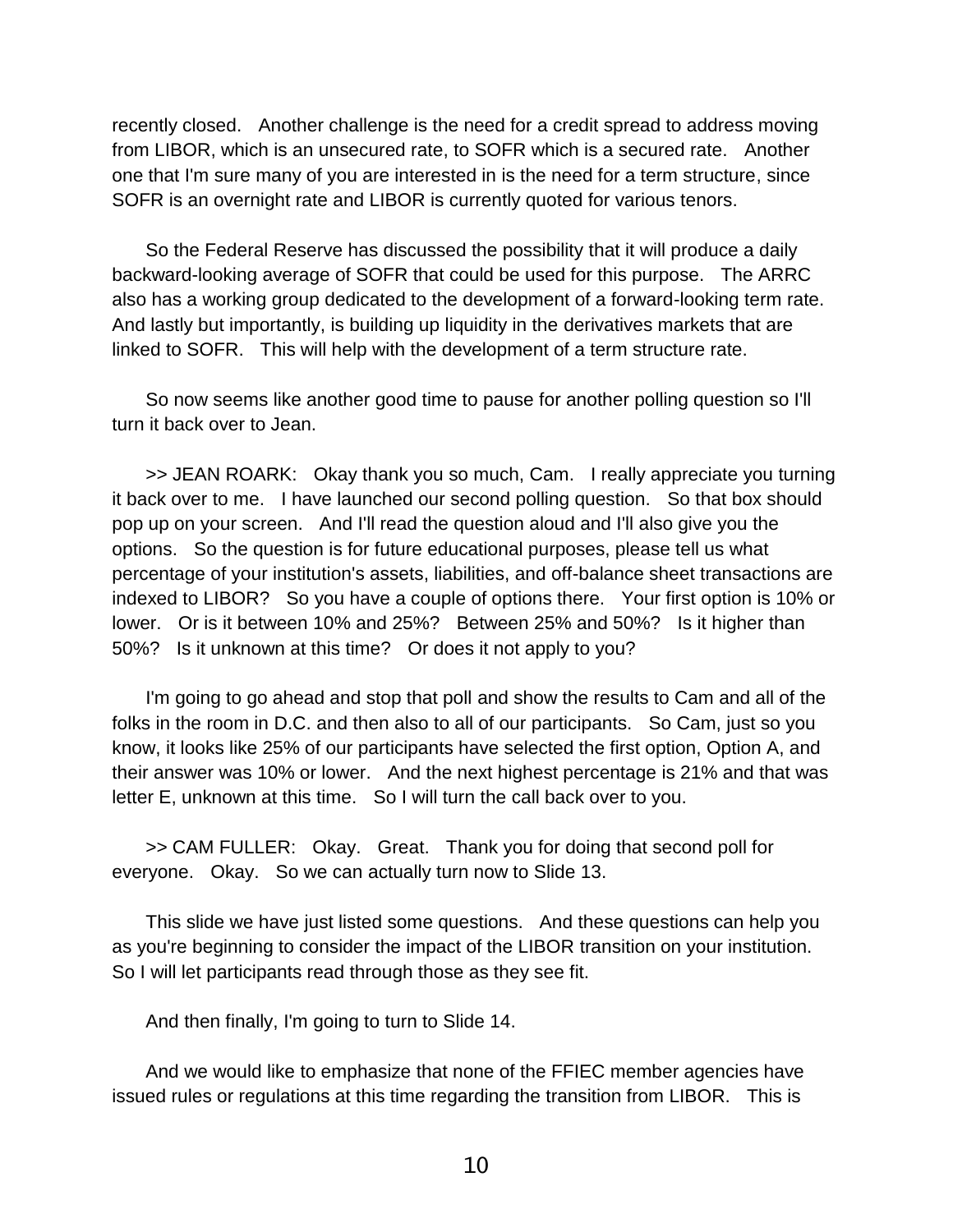something I mentioned at the very beginning.

And at this time, our focus is on raising awareness and educating financial institutions and examiners about what is happening with LIBOR so that all affected financial institutions can begin to prepare and not be caught off guard by a potential market change.

So examiners are encouraged to assist in this education process by discussing the topic with their supervised institutions and understanding how financial institutions are starting to plan for a potential transition away from LIBOR.

So I thank you for your patience and we'll open it up for questions, unless we have a couple more polling questions. Actually we have two more polling questions.

>> JEAN ROARK: I am going to launch that next polling question so that is posed for the group. And I'll read it aloud along with the options for response. All right. The question is, in order to tailor future education sessions, please select the product or products your institution is most concerned with regarding the transition from LIBOR? Is it over-the-counter derivatives, exchange traded derivatives, business loans, consumer loans, bonds, securitizations, or none?

So I'm going to go ahead and hit stop for now. And I will show those results to our participants and also to Cam and her friends in the room. Okay. So Cam, it looks like 46% of our participants have selected business loans. And 22% selected consumer loans. And then the next closest was 10% of our participants selected over-the-counter derivatives.

So this one we're going to do just a little bit differently because we want to solicit your responses. So it's more of an open-ended question. So you should see a link pop up on your screen. Either your screen opened to a different web page which is a survey, or you have a box that says URL on the top and you can just click here to open that URL. But the question is, if we were to conduct future education sessions about the LIBOR transition, what topics would you be interested in? So I hope that you did receive that link and you're able to respond. Unfortunately, I don't have a way to show those results to our audience. So when you're finished with that response, you can just go ahead and close out that window. But don't close out our webinar window. Leave that one open. So all right. With that, that was the last polling question.